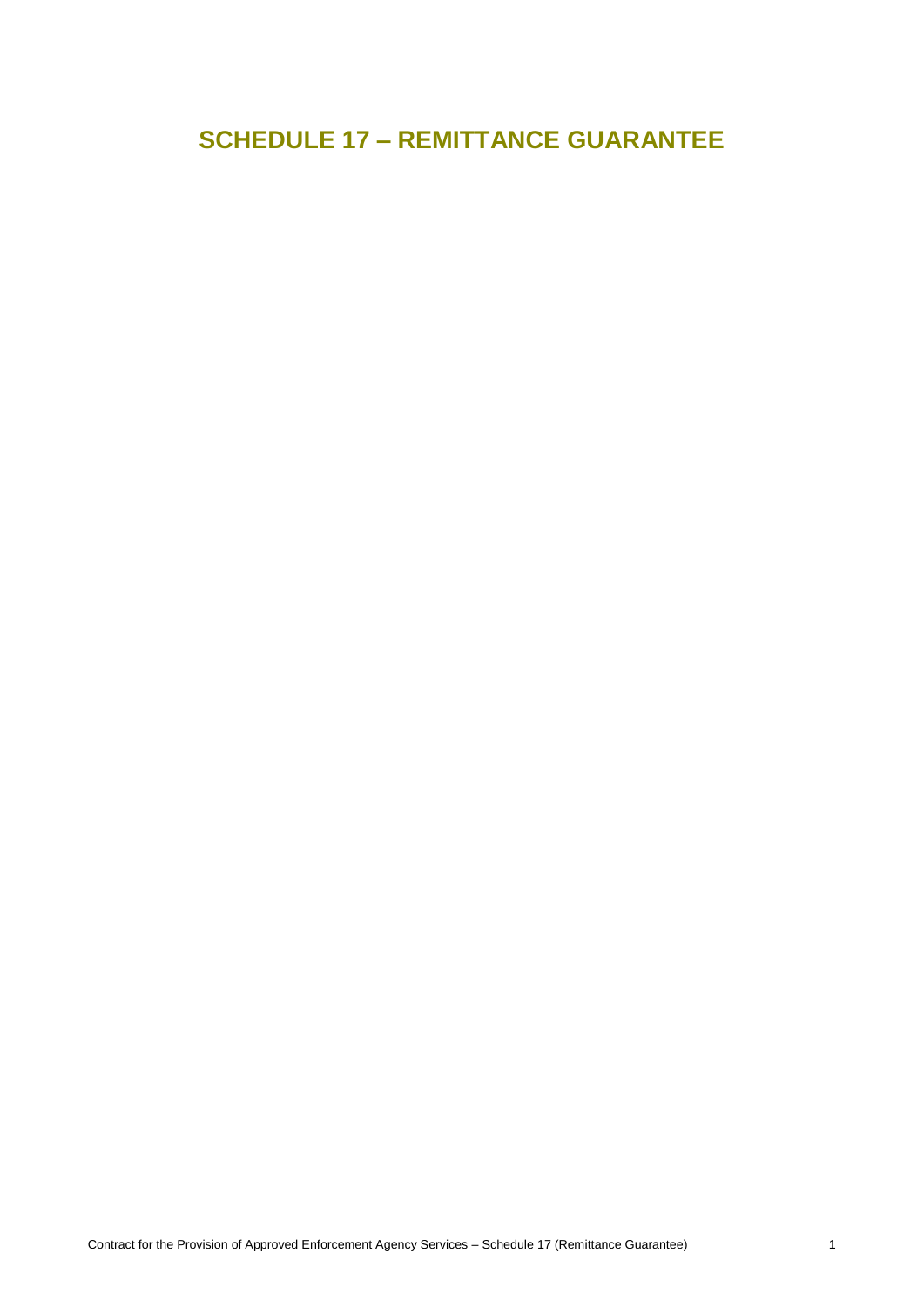# **[TEMPLATE FOR USE WHERE REQUIRED]**

# **DEED AGREEMENT FOR REMITTANCE GUARANTEE SECURITY IN FAVOUR OF THE LORD CHANCELLOR**

# **THIS DEED OF GUARANTEE** is dated [

#### **WHEREAS:**

- (A) [*Insert Service Provider name*], a company registered in England and Wales under company number [ ] whose registered office is at [ ] (the "**Service Provider**") has entered into a contract dated 20[19] (the "**Contract**") with the **LORD CHANCELLOR** of 102 Petty France London SW1H 9AJ acting through HM Courts and Tribunals Service (the "**Authority**");
- (B) The Service Provider has been certified as an approved enforcement agency ("**AEA**") pursuant to the Tribunals, Courts and Enforcement Act 2007;
- (C) The Service Provider executes warrants in England & Wales pursuant to the Contract and is required under the Contract to provide a remittance guarantee security limited to the total amount of [*insert words and £ figures*] (the "**Sum**") in favour of the Authority (the "**Guarantee**") to whom such security is to be given for the performance of the duties related to the office of AEA.
- (D) It is the intention of the Parties that this document be executed and take effect as a deed.

#### **BY THIS DEED IT IS AGREED** as follows:

- <span id="page-1-0"></span>1. During the Period of the Guarantee (stated in Clause 9 below) or any subsequent period for which renewal of this Guarantee is accepted, [*insert name bank/guarantor*] of [*insert address bank/guarantor*] (the "**Guarantor**") hereby irrevocably and unconditionally undertakes to pay to the Authority any amount or amounts not exceeding the Sum upon the Authority's first demand in writing in the form attached in the Schedule (the "**Demand**").
- 2. The Guarantor's obligations in Clause [1](#page-1-0) shall be a primary, independent and absolute obligation and the Guarantor shall make payment in accordance with its obligations hereunder subject to the Guarantor having received:
- 2.1 a Demand from the Authority at its registered office listed in Clause [1](#page-1-0) above;
- 2.2 a written statement from the Authority specifying the monies which the Authority believes have been collected by the Service Provider on behalf of the Authority pursuant to the Service Provider's activities under the Contract (the "**Recovered Amount**");
- 2.3 documentary evidence of the Authority having issued a written demand to the Service Provider for the Recovered Amount; and
- 2.4 a written statement from the Authority stating that the Service Provider has not paid the Recovered Amount to the Authority within ten business days from the date of the Authority's written demand.
- 3. The liability of the Guarantor shall be limited to the Sum and subject to clause 2 above, such payment shall be paid to the Authority within five business days after the service to the Guarantor of a Demand.
- 4. Any notice in writing required to be given to the Authority shall be deemed sufficiently given if by letter to the Authority's contract manager  $\begin{bmatrix} 1 & 1 \end{bmatrix}$  for this Contract and shall be deemed to have been received by the Authority if sent by recorded delivery post.
- 5. The Period of Guarantee (as stated in clause 9 below) may be renewed before the expiry of the Period of Guarantee by written notice by the Guarantor to the Authority.
- 6. This Guarantee shall not confer any benefit on or be enforceable by any third party.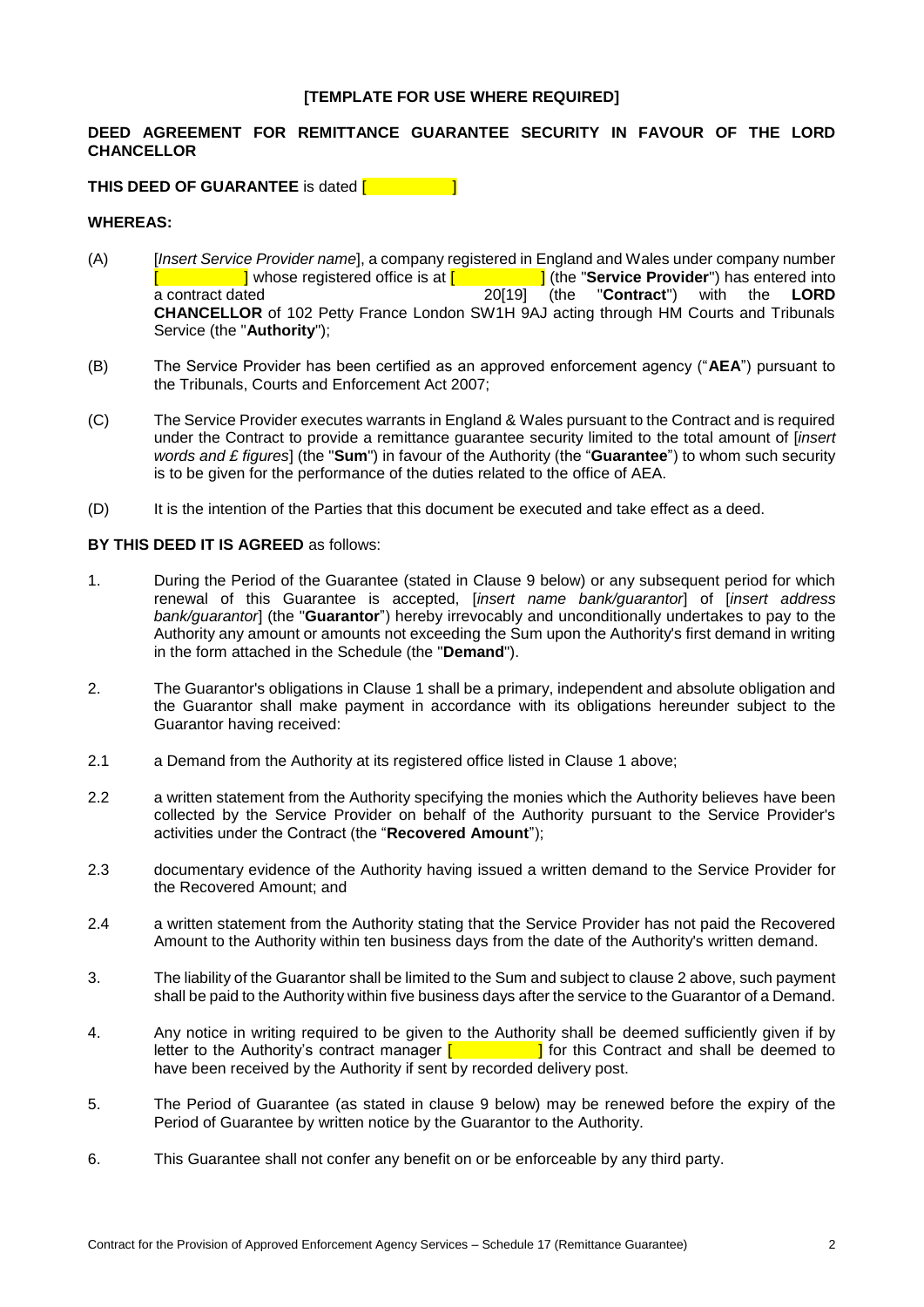- 7. This Guarantee and any non-contractual obligations arising out of or in connection with it shall be governed by and construed in all respects in accordance with English law.
- 8. Period of Guarantee:  $\begin{bmatrix} 1 & 1 \\ 1 & 1 \end{bmatrix}$  to the Expiry Date (as set out in clause 10 below).
- 9. Expiry Date: the date on which the following conditions have been satisfied:
- 9.1 all of the Service Provider's obligations under the Contract have been discharged and all amounts owing from the Service Provider to the Authority (including the Sum) have been paid by the Service Provider; or
- 9.2 where the conditions of clause 10.1 have not been met, that the Contract has expired or terminated and the Guarantor's obligations under this Guarantee (including payment of the Sum to the Authority) have been discharged in full).

Date of Stamping: [*date and Guarantee Number*]

Signed as a deed and stamped on behalf of: [*the Guarantor*]